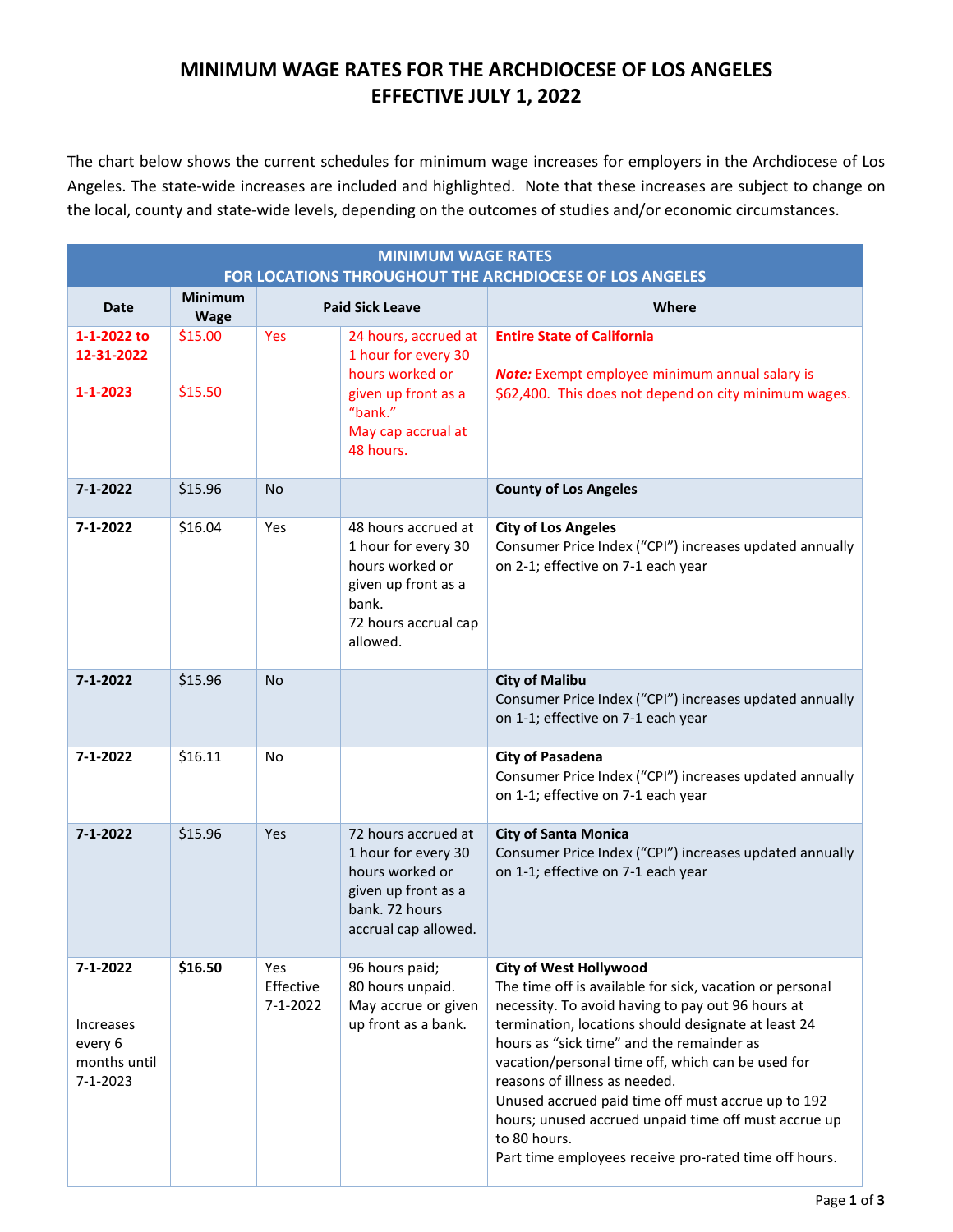Required posters and additional information about the city and county ordinances are available online at the following websites:

## **COUNTY OF LOS ANGELES INFORMATION**

<https://dcba.lacounty.gov/minimum-wage-for-businesses/>

## **Required Poster:**

[http://file.lacounty.gov/SDSInter/dca/245570\\_FinalMinimumWageOrdinancePosterEnglishStandardSize8.5x14.pdf](http://file.lacounty.gov/SDSInter/dca/245570_FinalMinimumWageOrdinancePosterEnglishStandardSize8.5x14.pdf)

## **Employer Address l\Locator:**

[http://file.lacounty.gov/dca/cms1\\_244030.pdf](http://file.lacounty.gov/dca/cms1_244030.pdf)

# **CITY OF LOS ANGELES INFORMATION**

<http://wagesla.lacity.org/#information>

#### **Required Posters:**

<https://wagesla.lacity.org/sites/g/files/wph1941/files/2021-08/2021-MWO-Poster-EN-11.pdf> (English) <https://wagesla.lacity.org/sites/g/files/wph1941/files/2021-08/2021-MWO-Poster-SP-11.pdf> (Spanish) Other languages available on the website

## **CITY OF MALIBU INFORMATION**

<https://www.malibucity.org/793/Minimum-Wage>

## **Required Poster:**

<https://www.malibucity.org/DocumentCenter/View/13288>

## **CITY OF PASADENA INFORMATION**

<http://www.cityofpasadena.net/minimumwage/>

#### **Required Posters:**

[https://www.cityofpasadena.net/planning/wp-content/uploads/sites/30/OFFICIAL-NOTICE-EFFECTIVE-JULY-1-](https://www.cityofpasadena.net/planning/wp-content/uploads/sites/30/OFFICIAL-NOTICE-EFFECTIVE-JULY-1-2021.pdf?v=1642557996380) [2021.pdf?v=1642557996380](https://www.cityofpasadena.net/planning/wp-content/uploads/sites/30/OFFICIAL-NOTICE-EFFECTIVE-JULY-1-2021.pdf?v=1642557996380) (English)

[https://www.cityofpasadena.net/planning/wp-content/uploads/sites/30/OFFICIAL-NOTICE-EFFECTIVE-JULY-1-2021-](https://www.cityofpasadena.net/planning/wp-content/uploads/sites/30/OFFICIAL-NOTICE-EFFECTIVE-JULY-1-2021-SPANISH.pdf?v=1642557996380) [SPANISH.pdf?v=1642557996380](https://www.cityofpasadena.net/planning/wp-content/uploads/sites/30/OFFICIAL-NOTICE-EFFECTIVE-JULY-1-2021-SPANISH.pdf?v=1642557996380) (Spanish)

#### **CITY OF SANTA MONICA INFORMATION**

<https://www.santamonica.gov/minimum-wage>

#### **Required Posters:**

[https://www.santamonica.gov/Media/Minimum\\_Wage/Notifications/21-22\\_Notification\\_English.pdf](https://www.santamonica.gov/Media/Minimum_Wage/Notifications/21-22_Notification_English.pdf) (English) [https://www.santamonica.gov/Media/Minimum\\_Wage/Notifications/21-22\\_Notification\\_Spanish.pdf](https://www.santamonica.gov/Media/Minimum_Wage/Notifications/21-22_Notification_Spanish.pdf) (Spanish)

# **CITY OF WEST HOLLYWOOD INFORMATION**

<https://www.weho.org/business/operate-your-business/minimum-wage>

## **Required Posters:**

<https://www.weho.org/home/showpublisheddocument/51632/637744883365700000> (English) <https://www.weho.org/home/showpublisheddocument/51634/637744883371930000> (Spanish)